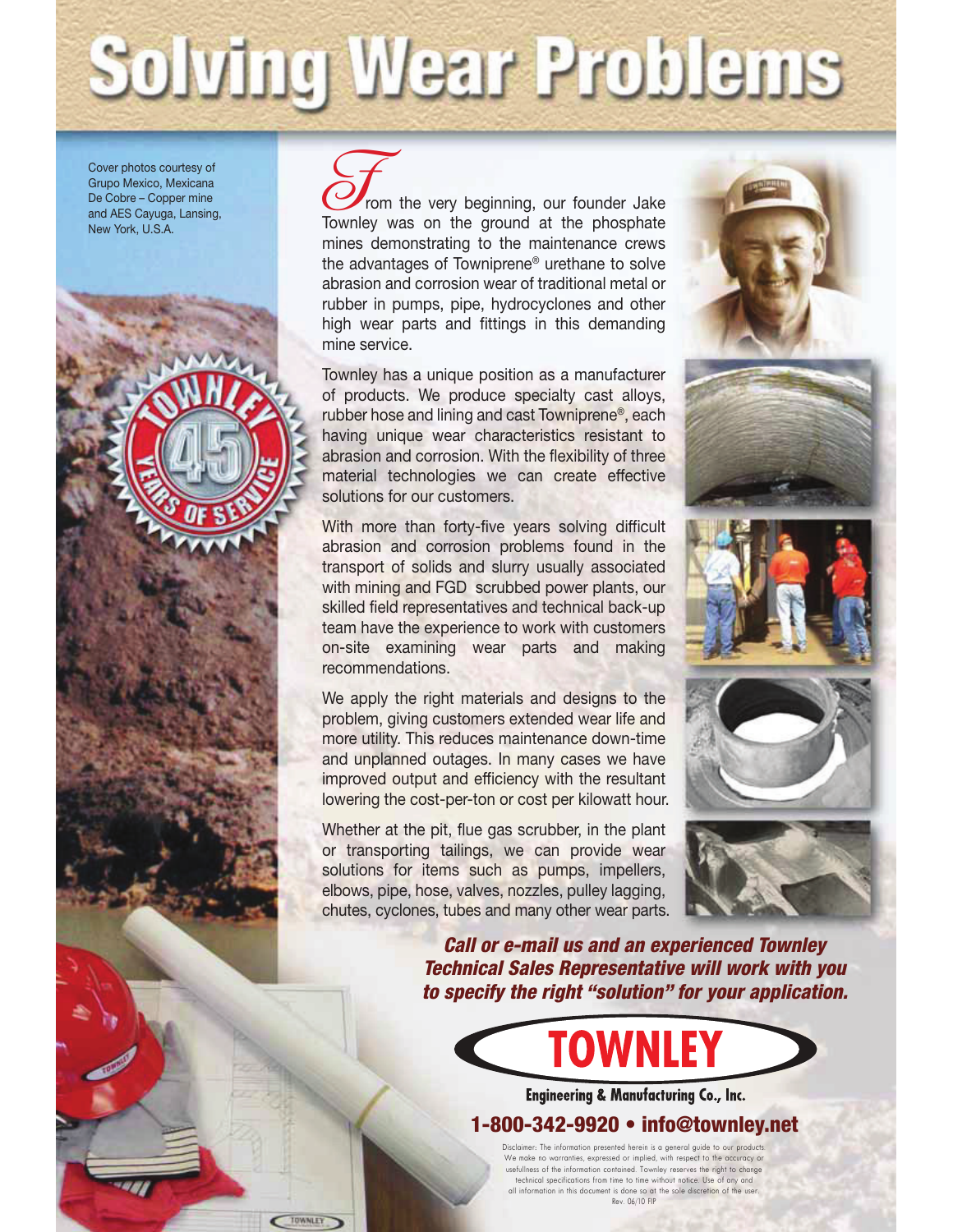### **Foundry**













*With more than twenty-five years of foundry experience, Townley has created a systematic white iron and specialty stainless casting process that ensures predictable results with the high quality expected by our customers. With four induction furnaces capable of pouring up 10 tons of white iron, we consistently have some of the shortest lead times in the industry. We produce many alloys on a regular basis like High chrome HC-27, HC28, NIHARD4 and CM-22 (chromemoly) for abrasion resistance and HC-34, CD-4 MCU, GR4 and other alloys for better corrosion resistance.*

*We have thousands of patterns in stock, designed and constructed by master pattern makers methodically incorporating effective gating and riser systems to ensure void free metal when poured.*

*Molds are composed of resin-bonded sand blended in our high speed mixers. The molds are hand packed within the intricate pattern geometries and this skillful work results in precise alignment and dimensionally accurate finished castings.*

*High performance alloys require absolute control of the melt process and metal formulation. Using a "state of the art" spectrometer, we can ensure accuracy of the elemental composition. Representative melt retains are kept on file matching the casting serial numbers as part of our quality program. We pour castings from 150 pounds to 15,000 pounds on a regular basis. Many customers comment on the high quality aesthetics of the finished casting created by our proprietary mold preparation process.*

*After trimming risers and mold parting flash from the castings, most alloys are subjected to a gas fired heat treat cycle increasing the hardness in excess of 600 and 700 Brinell respectively for HC28 and CM22 alloys.*

*To ensure fit and finish of assemblies, each part is machined after heat treating. While more difficult, the machined surfaces remain true and ensure a perfect fit and finish. With a cadre of CNC vertical mills up to 240" throat, we can spin and machine pump shells up to 62" bore. Additionally, CNC threading has resulted in a 50% reduction in time over manual machining with an improvement in consistency.*